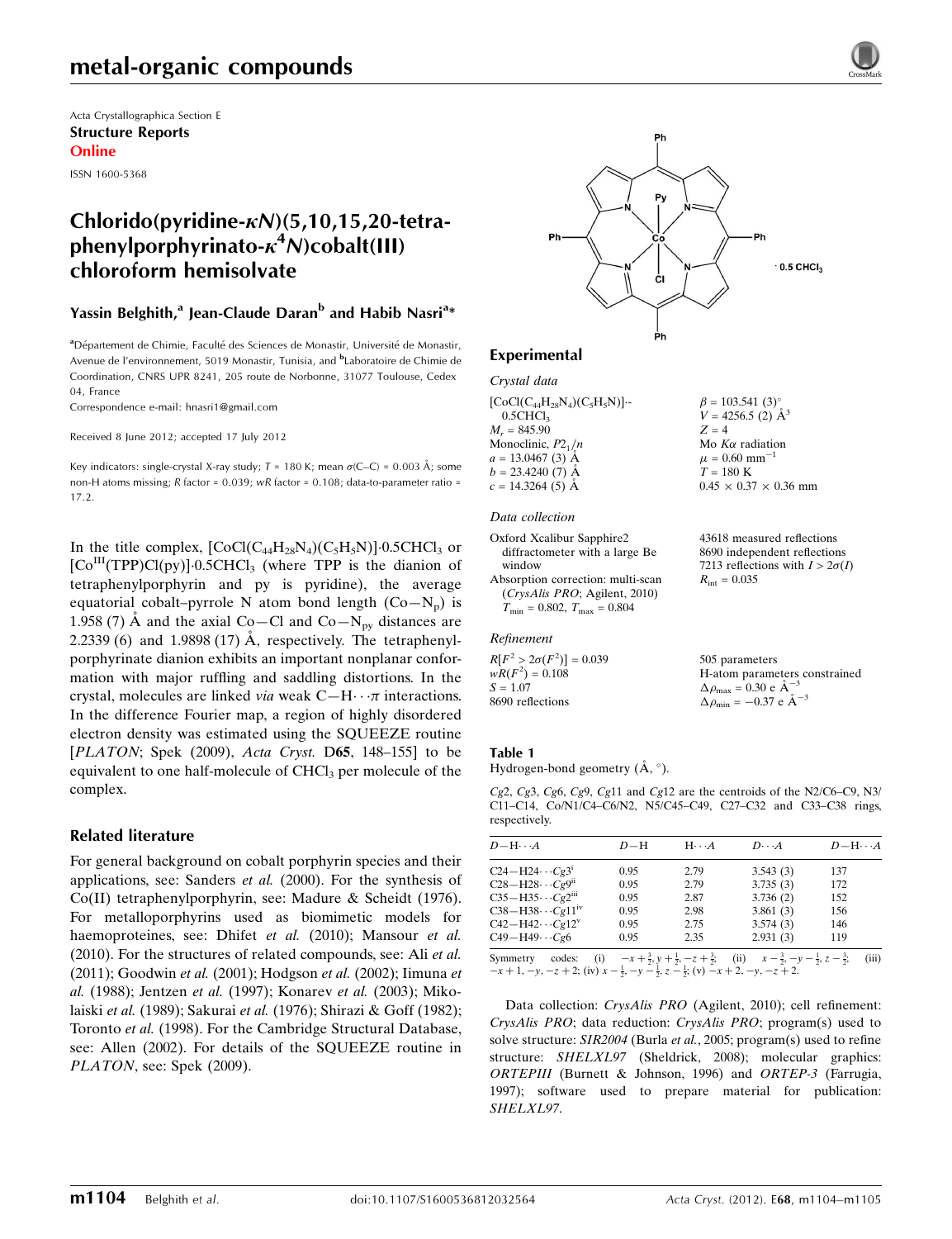The authors gratefully acknowledge financial support from the Ministry of Higher Education and Scientific Research of Tunisia.

Supplementary data and figures for this paper are available from the IUCr electronic archives (Reference: SU2453).

#### References

- Agilent (2010). CrysAlis PRO[. Agilent Technologies Ltd, Yarnton, Oxford](https://scripts.iucr.org/cgi-bin/cr.cgi?rm=pdfbb&cnor=su2453&bbid=BB1)[shire, England.](https://scripts.iucr.org/cgi-bin/cr.cgi?rm=pdfbb&cnor=su2453&bbid=BB1)
- [Ali, B. B., Belkhiria, M. S., Giorgi, M. & Nasri, H. \(2011\).](https://scripts.iucr.org/cgi-bin/cr.cgi?rm=pdfbb&cnor=su2453&bbid=BB2) Open J. Inorg. Chem. 1[, 39-46.](https://scripts.iucr.org/cgi-bin/cr.cgi?rm=pdfbb&cnor=su2453&bbid=BB2)
- [Allen, F. H. \(2002\).](https://scripts.iucr.org/cgi-bin/cr.cgi?rm=pdfbb&cnor=su2453&bbid=BB3) Acta Cryst. B58, 380–388.
- [Burla, M. C., Caliandro, R., Camalli, M., Carrozzini, B., Cascarano, G. L., De](https://scripts.iucr.org/cgi-bin/cr.cgi?rm=pdfbb&cnor=su2453&bbid=BB4) [Caro, L., Giacovazzo, C., Polidori, G. & Spagna, R. \(2005\).](https://scripts.iucr.org/cgi-bin/cr.cgi?rm=pdfbb&cnor=su2453&bbid=BB4) J. Appl. Cryst. 38, [381–388.](https://scripts.iucr.org/cgi-bin/cr.cgi?rm=pdfbb&cnor=su2453&bbid=BB4)
- [Burnett, M. N. & Johnson, C. K. \(1996\).](https://scripts.iucr.org/cgi-bin/cr.cgi?rm=pdfbb&cnor=su2453&bbid=BB5) ORTEPIII. Report ORNL-6895. Oak [Ridge National Laboratory, Tennessee, USA.](https://scripts.iucr.org/cgi-bin/cr.cgi?rm=pdfbb&cnor=su2453&bbid=BB5)
- [Dhifet, M., Belkhiria, M. S., Daran, J.-C., Schulz, C. E. & Nasri, H. \(2010\).](https://scripts.iucr.org/cgi-bin/cr.cgi?rm=pdfbb&cnor=su2453&bbid=BB6) [Inorg. Chim. Acta](https://scripts.iucr.org/cgi-bin/cr.cgi?rm=pdfbb&cnor=su2453&bbid=BB6), 363, 3208–3213.
- [Farrugia, L. J. \(1997\).](https://scripts.iucr.org/cgi-bin/cr.cgi?rm=pdfbb&cnor=su2453&bbid=BB7) J. Appl. Cryst. 30, 565.
- [Goodwin, J., Bailey, R., Pennington, W., Green, T., Shaasho, S., Yongsavanh,](https://scripts.iucr.org/cgi-bin/cr.cgi?rm=pdfbb&cnor=su2453&bbid=BB8) [M., Echevarria, V., Tiedeken, J., Brown, C., Fromm, G., Lyerly, S., Watson,](https://scripts.iucr.org/cgi-bin/cr.cgi?rm=pdfbb&cnor=su2453&bbid=BB8) [N., Long, A. & De Nitto, N. \(2001\).](https://scripts.iucr.org/cgi-bin/cr.cgi?rm=pdfbb&cnor=su2453&bbid=BB8) Inorg. Chem. 40, 4217–4225.
- [Hodgson, M. C., Burrell, A. K., Boyd, P. D. W., Brothers, P. J. & Rickard, C. E. F.](https://scripts.iucr.org/cgi-bin/cr.cgi?rm=pdfbb&cnor=su2453&bbid=BB9) (2002). [J. Porphyrins Phthalocyanines](https://scripts.iucr.org/cgi-bin/cr.cgi?rm=pdfbb&cnor=su2453&bbid=BB9), 6, 737–747.
- [Iimuna, Y., Sakurai, T. & Yamamoto, K. \(1988\).](https://scripts.iucr.org/cgi-bin/cr.cgi?rm=pdfbb&cnor=su2453&bbid=BB10) Bull. Chem. Soc. Jpn, 61, 821– [826.](https://scripts.iucr.org/cgi-bin/cr.cgi?rm=pdfbb&cnor=su2453&bbid=BB10)
- [Jentzen, W., Song, X. & Shelnutt, J. A. \(1997\).](https://scripts.iucr.org/cgi-bin/cr.cgi?rm=pdfbb&cnor=su2453&bbid=BB11) J. Phys. Chem. B, 101, 1684– [1699.](https://scripts.iucr.org/cgi-bin/cr.cgi?rm=pdfbb&cnor=su2453&bbid=BB11)
- [Konarev, D., Khasanov, S. S., Saito, G., Lybovskaya, R. N., Yoshida, Y. &](https://scripts.iucr.org/cgi-bin/cr.cgi?rm=pdfbb&cnor=su2453&bbid=BB12) [Otsuka, A. \(2003\).](https://scripts.iucr.org/cgi-bin/cr.cgi?rm=pdfbb&cnor=su2453&bbid=BB12) Chem. Eur. J. 9, 3837–3848.
- [Madure, P. & Scheidt, W. R. \(1976\).](https://scripts.iucr.org/cgi-bin/cr.cgi?rm=pdfbb&cnor=su2453&bbid=BB13) Inorg. Chem. 15, 3182–3184.
- [Mansour, A., Belkhiria, M. S., Daran, J.-C. & Nasri, H. \(2010\).](https://scripts.iucr.org/cgi-bin/cr.cgi?rm=pdfbb&cnor=su2453&bbid=BB14) Acta Cryst. E66, [m509–m510.](https://scripts.iucr.org/cgi-bin/cr.cgi?rm=pdfbb&cnor=su2453&bbid=BB14)
- [Mikolaiski, W., Baum, G., Massa, W. & Hoffmann, R. W. \(1989\).](https://scripts.iucr.org/cgi-bin/cr.cgi?rm=pdfbb&cnor=su2453&bbid=BB15) J. Organomet. Chem. 376[, 397–404.](https://scripts.iucr.org/cgi-bin/cr.cgi?rm=pdfbb&cnor=su2453&bbid=BB15)
- [Sakurai, T., Yamamoto, K., Naito, H. & Nakamoto, N. \(1976\).](https://scripts.iucr.org/cgi-bin/cr.cgi?rm=pdfbb&cnor=su2453&bbid=BB16) Bull. Chem. Soc. Jpn, 49[, 3042–3046.](https://scripts.iucr.org/cgi-bin/cr.cgi?rm=pdfbb&cnor=su2453&bbid=BB16)
- [Sanders, J. K. M., Bampos, N., Clyde-Watson, Z., Kim, H.-J., Mak, C. C. &](https://scripts.iucr.org/cgi-bin/cr.cgi?rm=pdfbb&cnor=su2453&bbid=BB17) Webb, J. S. (2000). The Porphyrin Handbook[, Vol. 3, edited by K. M.](https://scripts.iucr.org/cgi-bin/cr.cgi?rm=pdfbb&cnor=su2453&bbid=BB17) [Kadish, K. M. Smith & R. Guilard, pp. 1–40. San Diego: Academic Press.](https://scripts.iucr.org/cgi-bin/cr.cgi?rm=pdfbb&cnor=su2453&bbid=BB17)
- [Sheldrick, G. M. \(2008\).](https://scripts.iucr.org/cgi-bin/cr.cgi?rm=pdfbb&cnor=su2453&bbid=BB18) Acta Cryst. A64, 112–122.
- [Shirazi, A. & Goff, H. M. \(1982\).](https://scripts.iucr.org/cgi-bin/cr.cgi?rm=pdfbb&cnor=su2453&bbid=BB19) Inorg. Chem. 21, 3080–3425.
- [Spek, A. L. \(2009\).](https://scripts.iucr.org/cgi-bin/cr.cgi?rm=pdfbb&cnor=su2453&bbid=BB20) Acta Cryst. D65, 148-155.
- [Toronto, D., Sarrazin, F., Marchon, J.-C., Shang, M. & Scheidt, W. R. \(1998\).](https://scripts.iucr.org/cgi-bin/cr.cgi?rm=pdfbb&cnor=su2453&bbid=BB21) [Inorg. Chem.](https://scripts.iucr.org/cgi-bin/cr.cgi?rm=pdfbb&cnor=su2453&bbid=BB21) 37, 525–532.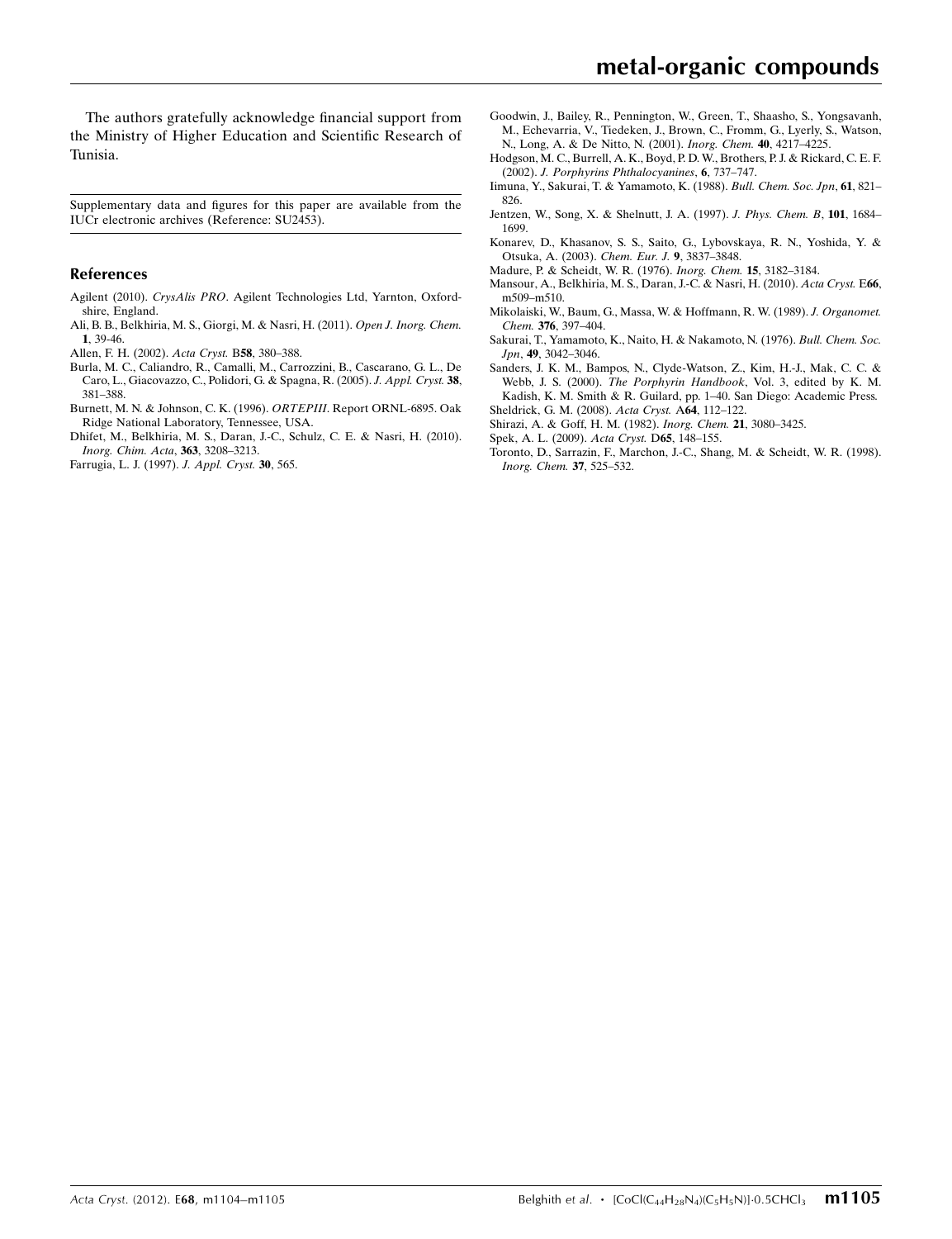# **supporting information**

*Acta Cryst.* (2012). E**68**, m1104–m1105 [https://doi.org/10.1107/S1600536812032564]

**Chlorido(pyridine-***κN***)(5,10,15,20-tetraphenylporphyrinato-***κ***<sup>4</sup>** *N***)cobalt(III) chloroform hemisolvate**

# **Yassin Belghith, Jean-Claude Daran and Habib Nasri**

## **S1. Comment**

As part of a systematic investigation of metalloporphyrins used as biomimetic models for hemoproteines, several iron and cobalt porphyrin complexes has been characterized by our group (Dhifet *et al.*, 2010; Mansour *et al.*, 2010). Cobalt porphyrin species and their applications have been discussed by (Sanders *et al.*, 2000). The chlorido cobalt(III) porphyrin derivative [Co<sup>III</sup>(TPP)Cl] (TPP is the dianion of the tetraphenylporphyrin) has been known for many decades (Sakurai *et al.*, 1976) but to the best of our knowledge no crystal structure of a mono or dichlorido Co(III) metalloporphyrin is reported to date. This is also the case for mono-pyridine or bis-pyridine Co(III) porphyrins. A search of Cambridge Structural Database (CSD, version 5.31; Allen, 2002) reveals: (i) only two mixed-axial ligands Cl–Co(III)– $X(X = H_2O$  or EtOH) porphyrin structures; (CSD refcodes GAMTAP; Iimuna *et al.*, 1988 and PUCNUW; Toronto *et al.*, 1998, respectively), (ii) three mixed-axial ligands py–Co(III)–*L* (*L* is a monodentate ligand) porphyrin derivatives: the [Co<sup>III</sup>(TpivPP)Br(py)] (refcode LANTIE; Hodgson *et al.*, 2002), the [Co<sup>III</sup>(TPP)(NO<sub>2</sub>)(py)] (refcode YEOMIO; Goodwin *et al.*, 2001) and the  $\lbrack \text{Co}^{\text{III}}(\text{TPP})(\text{py})(C_3H_5O_2) \rbrack$  (refcode KEBMIN; Mikolaiski *et al.*, 1989).

Concerning the 1 H NMR of cobalt metalloporphyrins, it has been noticed that the paramagnetic starting material [Co<sup>II</sup>(TPP)] species (with the ground state configuration 3d<sup>7</sup>) presents down-field chemical shifts of the H<sub>β</sub>-pyrrole protons [H*β*-pyrr = 15.75 p.p.m.]. For the diamagnetic cobalt(III) porphyrin derivatives (with the ground state configuration 3d<sup>6</sup>), the *β*-pyrrole protons resonate in the normal regions of the free base TPP porphyrin [8.1 p.p.m. <  $\delta(H_\beta)$ pyrr) < 9.4 p.p.m.] (Shirazi Goff, 1982). Complex (I) presents a peak at 9.13 p.p.m. attributed to the *β*-pyrr protons, which is an indication that our derivative is a diamagnetic cobalt(III) *meso*-porphyrin species.

We report herein on the molecular structure of the title compound, a mixed-ligand py–Co(III)–Cl tetraphenylporphyrin species  $[Co^{III}(TPP)Cl(py)]$ . In this complex, the cobalt is coordinated to the four N atoms of the porphyrin ring, the chloride ion and the nitrogen atom of the pyridine axial ligand (Fig. 1). The axial Co—Cl bond length  $[2.2339 (6) \text{ Å}]$  is similar to those in the two related species:  $\text{[Co}^{\text{III}}(\text{TPP})\text{Cl}(H_2\text{O})$ ]  $\text{[Co}^{\text{I}}\text{C}^{\text{I}}=2.216(1)$  Å] and [Co<sup>III</sup>(TMCP)Cl(OHCH<sub>2</sub>CH<sub>3</sub>)] (TMCP is the *αβαβ*-tetra-methylchiroporphyrin) [Co—Cl = 2.211 (2) Å] complexes. The Co—N<sub>p</sub> distance [1.989 (2) Å] is slightly shorter than those of the three related derivatives  $[Co<sup>III</sup>(Poph)(*L*)(py)]$  where *L*  $=$  Br, C<sub>3</sub>H<sub>5</sub>O<sub>2</sub> and NO<sub>2</sub> [2.00 (2)–2.043 (7) Å]. It has been noticed that there is a relationship between the ruffling of the porphyrinato core and the mean equatorial Co—N<sub>p</sub> distance; the porphyrinato core is ruffled as the Co—N<sub>p</sub> distance decreases (Iimuna *et al.*, 1988). Thus, for the very ruffled structure  $[Co<sup>H</sup>(TPP)]$  (Konarev *et al.*, 2003) the Co—N<sub>p</sub> bond length value is 1.923 (4) Å while the practically planar porphyrin core of the ion complex  $[Co^{III}(OEP)(NO<sub>2</sub>)]$ <sup>-</sup> (OEP is the octaethylporphyrin; Ali *et al.*, 2011) presents a Co—N<sub>p</sub> distance of 1.988 (2) Å. Therefore, the Co—N<sub>p</sub> distance in the title complex [1.958 (2) Å] is normal for a cobalt ruffled TPP species. On the other hand Normal Structural Decomposition (NSD) calculations (Jentzen *et al.*, 1997) confirm the unusually important deformation of the porphyrin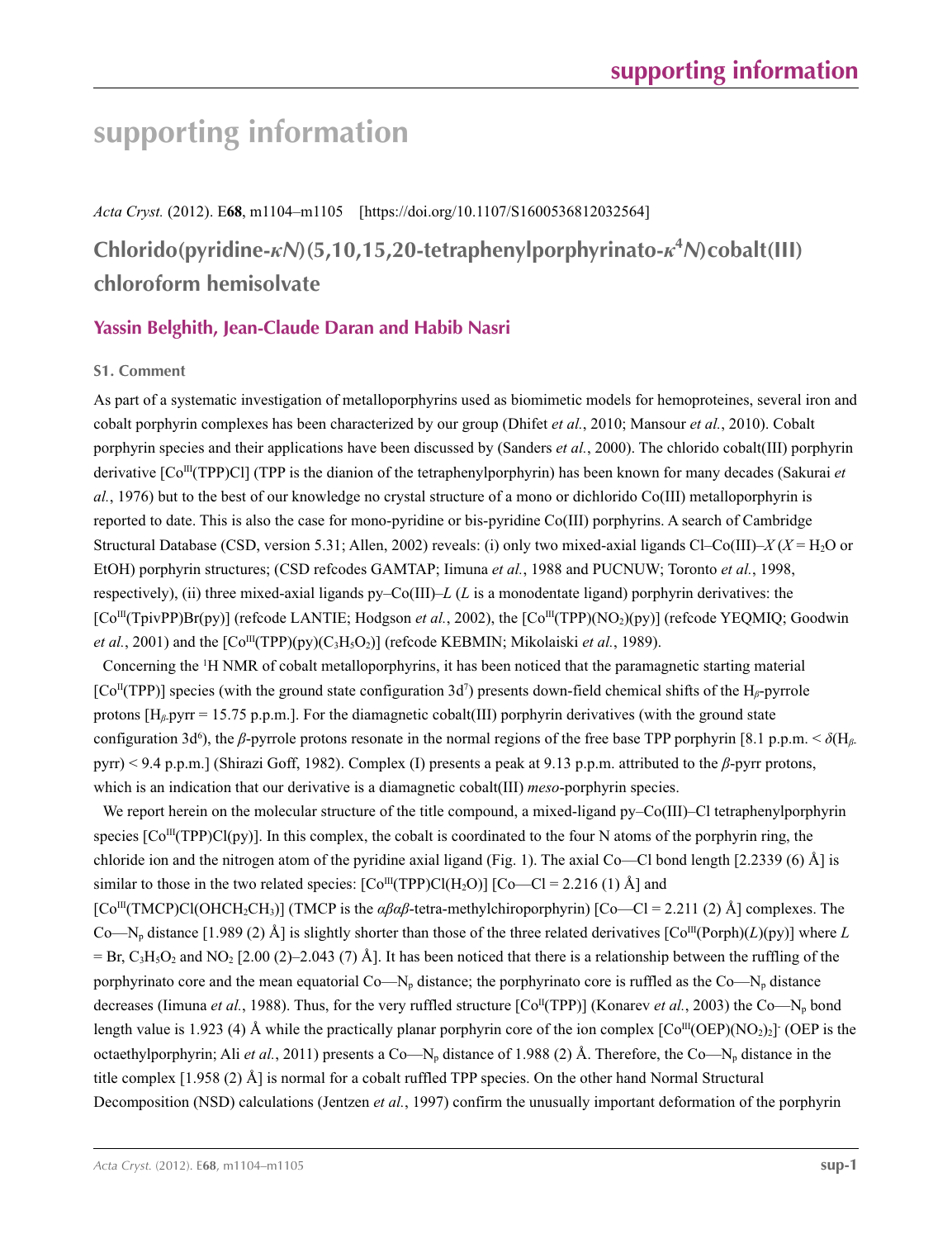core with a major ruffling and saddling distortions of 52% and 39%, respectively.

The crystal packing is stabilized by weak C—H······*π* interactions (Table 1 and Fig. 2).

### **S2. Experimental**

 $[C<sup>II</sup>(TPP)]$  (100 mg, 0.149 mmol) (Madure & Scheidt 1976) and (150 mg, 1.441 mmol) of NaHSO<sub>3</sub> and (18 ml, 0.223 mmol) of pyridine in 25 ml of chloroform were stirred overnight at room temperature. The color of the solution turns from red–orange to dark–red and the final product is the title complex  $\text{[Co}^{\text{III}}(\text{TPP})\text{Cl}(p\text{y})]$ .0.5(CHCl<sub>3</sub>). This means that the NaHSO<sub>3</sub> reagent did not react with  $[Co<sup>H</sup>(TPP)]$  and that the Cl anion comes from the chlorinated solvent. This is expected given the high affinity of chloride for the cobalt ion. Crystals of the title compound were grown by diffusion of hexanes into a chloroform solution of the title compound.

#### **S3. Refinement**

Hydrogen atoms were placed in calculated positions and refined as riding atoms: C—H =  $0.95 \text{ Å}$  with  $U_{\text{iso}}(H) = 1.2$  $U_{eq}(C)$ . In a final difference Fourier map highly disordered electron density occupying two cavities of *ca* 389  $\AA$ <sup>3</sup> each was observed. This residual electron density was difficult to model and therefore, the SQUEEZE routine in *PLATON* (Spek, 2009) was used to eliminate this contribution of the electron density in the solvent region from the intensity data. The solvent-free model was employed for the final refinement. It was estimated that each cavity contains 59 electrons which corresponds to a solvent molecule of chloroform as suggested by chemical analysis, or half a molecule of CHCl<sub>3</sub> per molecule of complex.



**Figure 1**

A view of the molecular structure of the title molecule with the atom-numbering. Displacement ellipsoids are drawn at 50% and H atoms have been omitted for clarity.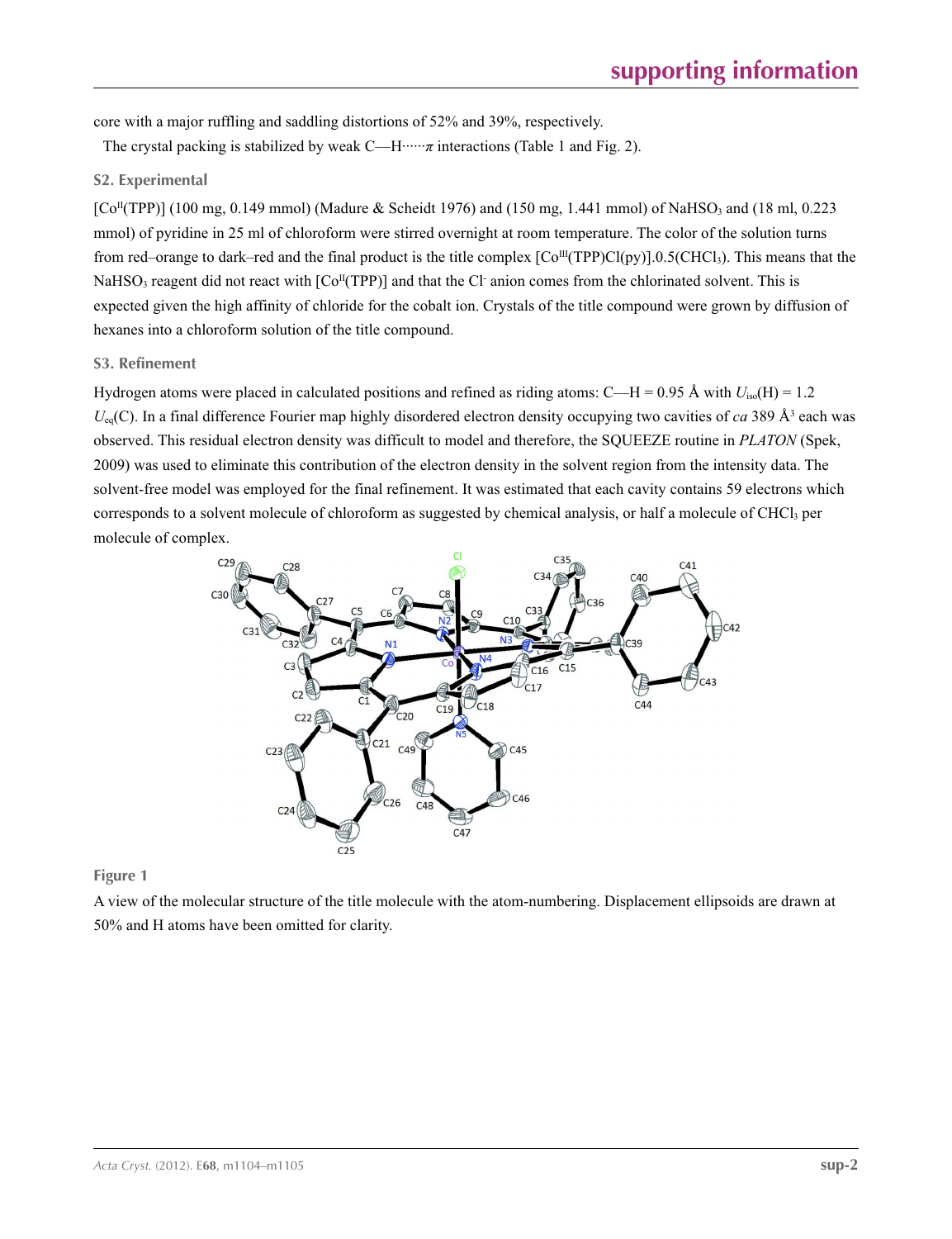

# **Figure 2**

A view perpendicular to  $(10\bar{1})$  of the crystal packing of the title compound. The H atoms have been omitted for clarity.

**Chlorido(pyridine-***κN***)(5,10,15,20-tetraphenylporphyrinato-** *κ***<sup>4</sup>** *N***)cobalt(III) chloroform hemisolvate** 

### *Crystal data*

| $F(000) = 1740$                        |
|----------------------------------------|
| $D_x = 1.315$ Mg m <sup>-3</sup>       |
| Mo Ka radiation, $\lambda = 0.71073$ Å |
| Cell parameters from 25194 reflections |
| $\theta$ = 3.0–26.4°                   |
| $\mu = 0.60$ mm <sup>-1</sup>          |
| $T = 180 \text{ K}$                    |
| Prism, dark purple                     |
| $0.45 \times 0.37 \times 0.36$ mm      |
|                                        |
|                                        |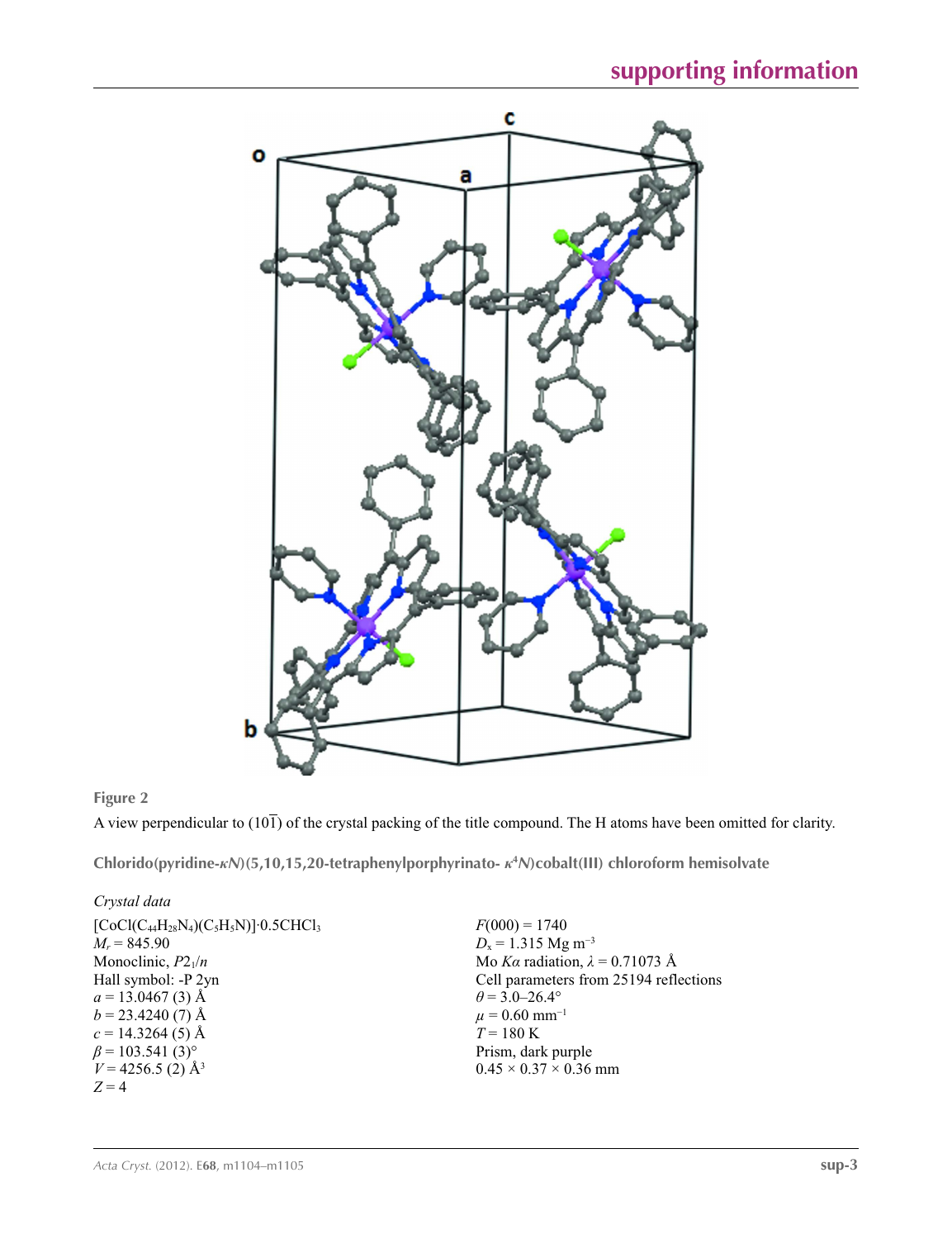*Data collection*

| Oxford Xcalibur Sapphire2<br>diffractometer with a large Be window<br>Radiation source: fine-focus sealed tube<br>Graphite monochromator<br>Detector resolution: $8.2632$ pixels mm <sup>-1</sup><br>$\omega$ scans<br>Absorption correction: multi-scan<br><i>(CrysAlis PRO</i> ; Agilent, 2010)<br>$T_{\min}$ = 0.802, $T_{\max}$ = 0.804 | 43618 measured reflections<br>8690 independent reflections<br>7213 reflections with $I > 2\sigma(I)$<br>$R_{\text{int}} = 0.035$<br>$\theta_{\text{max}} = 26.4^{\circ}, \theta_{\text{min}} = 3.0^{\circ}$<br>$h = -16 \rightarrow 16$<br>$k = -29 \rightarrow 29$<br>$l = -17 \rightarrow 17$                                                                                                    |
|---------------------------------------------------------------------------------------------------------------------------------------------------------------------------------------------------------------------------------------------------------------------------------------------------------------------------------------------|----------------------------------------------------------------------------------------------------------------------------------------------------------------------------------------------------------------------------------------------------------------------------------------------------------------------------------------------------------------------------------------------------|
| Refinement                                                                                                                                                                                                                                                                                                                                  |                                                                                                                                                                                                                                                                                                                                                                                                    |
| Refinement on $F^2$<br>Least-squares matrix: full<br>$R[F^2 > 2\sigma(F^2)] = 0.039$<br>$wR(F^2) = 0.108$<br>$S = 1.07$<br>8690 reflections<br>505 parameters<br>0 restraints<br>Primary atom site location: structure-invariant<br>direct methods                                                                                          | Secondary atom site location: difference Fourier<br>map<br>Hydrogen site location: inferred from<br>neighbouring sites<br>H-atom parameters constrained<br>$w = 1/[\sigma^2(F_0^2) + (0.0587P)^2 + 2.0185P]$<br>where $P = (F_0^2 + 2F_c^2)/3$<br>$(\Delta/\sigma)_{\text{max}} = 0.001$<br>$\Delta\rho_{\text{max}}$ = 0.30 e Å <sup>-3</sup><br>$\Delta\rho_{\rm min} = -0.37$ e Å <sup>-3</sup> |

#### *Special details*

**Experimental**. Absorption correction: Empirical absorption correction using spherical harmonics, implemented in SCALE3 ABSPACK scaling algorithm (CrysAlisPro; Agilent, 2010).

**Geometry**. All s.u.'s (except the s.u. in the dihedral angle between two l.s. planes) are estimated using the full covariance matrix. The cell s.u.'s are taken into account individually in the estimation of s.u.'s in distances, angles and torsion angles; correlations between s.u.'s in cell parameters are only used when they are defined by crystal symmetry. An approximate (isotropic) treatment of cell s.u.'s is used for estimating s.u.'s involving l.s. planes.

**Refinement**. Refinement of  $F^2$  against ALL reflections. The weighted  $R$ -factor  $wR$  and goodness of fit  $S$  are based on  $F^2$ , conventional *R*-factors *R* are based on *F*, with *F* set to zero for negative  $F^2$ . The threshold expression of  $F^2 > \sigma(F^2)$  is used only for calculating *R*-factors(gt) *etc*. and is not relevant to the choice of reflections for refinement. *R*-factors based on *F*<sup>2</sup> are statistically about twice as large as those based on *F*, and *R*-factors based on ALL data will be even larger.

*Fractional atomic coordinates and isotropic or equivalent isotropic displacement parameters (Å<sup>2</sup>)* 

|                | $\mathcal{X}$ | y            | z            | $U_{\rm iso}*/U_{\rm eq}$ |
|----------------|---------------|--------------|--------------|---------------------------|
| Co             | 0.653649(18)  | 0.198422(10) | 0.876228(18) | 0.01771(8)                |
| C <sub>1</sub> | 0.57928(4)    | 0.13891(2)   | 0.75784(4)   | 0.02806(12)               |
| N1             | 0.56392(12)   | 0.26163(7)   | 0.81419(12)  | 0.0223(3)                 |
| N <sub>2</sub> | 0.54701(12)   | 0.17807(7)   | 0.94669(11)  | 0.0206(3)                 |
| N <sub>3</sub> | 0.74480(11)   | 0.13656(7)   | 0.93931(11)  | 0.0190(3)                 |
| N <sub>4</sub> | 0.75900(12)   | 0.21811(7)   | 0.80496(12)  | 0.0210(3)                 |
| N <sub>5</sub> | 0.72264(13)   | 0.25204(7)   | 0.97968(12)  | 0.0235(3)                 |
| C <sub>1</sub> | 0.59560(15)   | 0.30730(8)   | 0.76759(15)  | 0.0249(4)                 |
| C <sub>2</sub> | 0.51268(16)   | 0.34851(9)   | 0.74310(17)  | 0.0335(5)                 |
| H2             | 0.5156        | 0.3841       | 0.7121       | $0.040*$                  |
| C <sub>3</sub> | 0.42995(17)   | 0.32728(9)   | 0.77237(18)  | 0.0352(5)                 |
| H <sub>3</sub> | 0.3625        | 0.3446       | 0.7640       | $0.042*$                  |
| C <sub>4</sub> | 0.46209(15)   | 0.27343(9)   | 0.81880(15)  | 0.0261(4)                 |
| C <sub>5</sub> | 0.40233(15)   | 0.24155(9)   | 0.86779(16)  | 0.0272(4)                 |
|                |               |              |              |                           |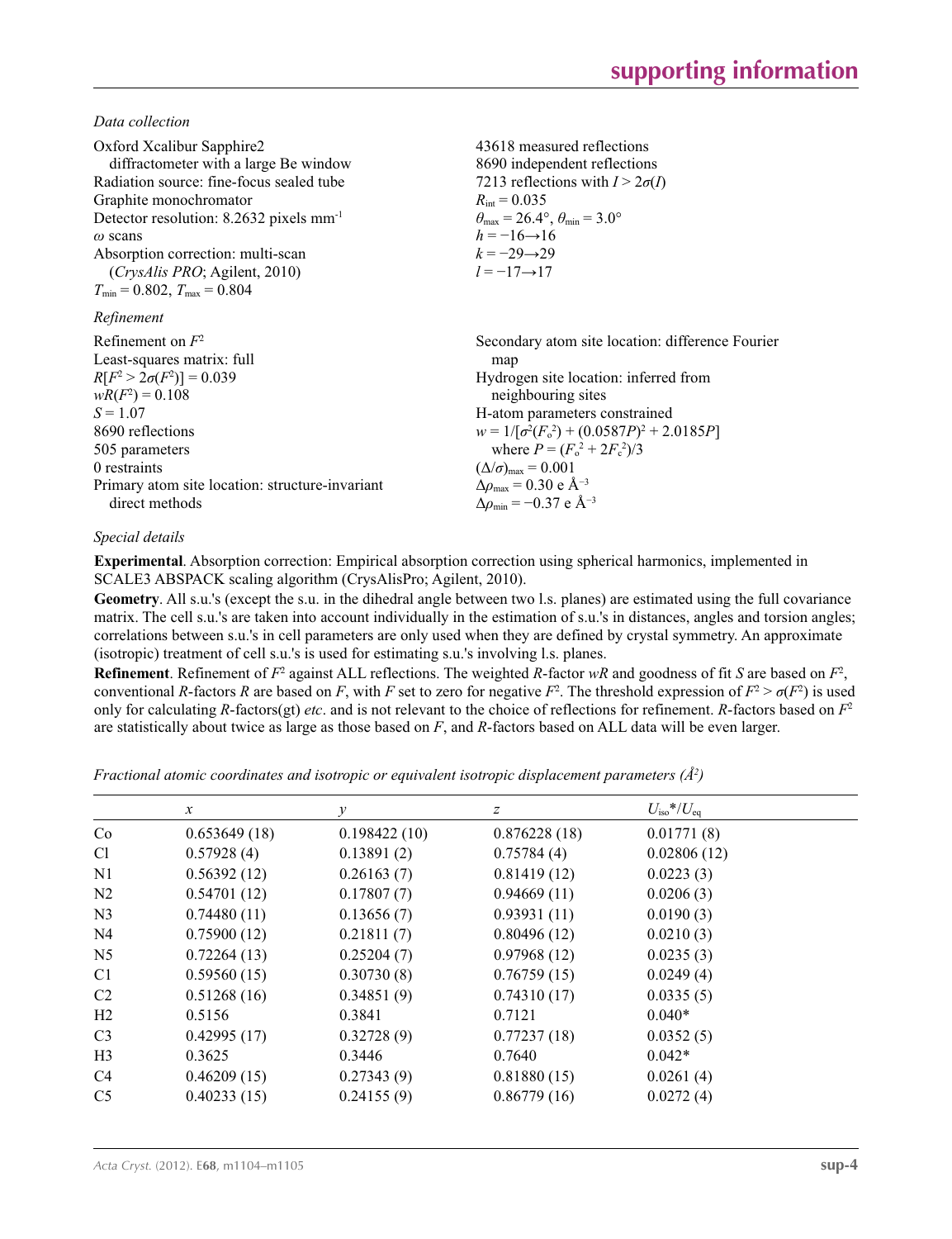| C6              | 0.44397(15) | 0.19627(8)     | 0.92754(15) | 0.0233(4) |
|-----------------|-------------|----------------|-------------|-----------|
| C7              | 0.38706(15) | 0.16393(9)     | 0.98388(15) | 0.0270(4) |
| H7              | 0.3140      | 0.1670         | 0.9819      | $0.032*$  |
| C8              | 0.45596(15) | 0.12847(9)     | 1.03985(15) | 0.0252(4) |
| H <sub>8</sub>  | 0.4414      | 0.1028         | 1.0865      | $0.030*$  |
| C10             | 0.64470(14) | 0.10443(8)     | 1.05469(13) | 0.0205(4) |
| C11             | 0.73416(14) | 0.10587(8)     | 1.01807(13) | 0.0198(4) |
| C12             | 0.82315(15) | 0.06912(8)     | 1.04972(14) | 0.0228(4) |
| H12             | 0.8363      | 0.0451         | 1.1047      | $0.027*$  |
| C13             | 0.88449(15) | 0.07503(8)     | 0.98695(14) | 0.0230(4) |
| H13             | 0.9485      | 0.0554         | 0.9884      | $0.028*$  |
| C14             | 0.83511(14) | 0.11654(8)     | 0.91746(14) | 0.0203(4) |
| C15             | 0.87563(14) | 0.13505(8)     | 0.84102(14) | 0.0229(4) |
| C16             | 0.83825(14) | 0.18342(9)     | 0.78865(15) | 0.0238(4) |
| C17             | 0.88598(16) | 0.20959(10)    | 0.71885(16) | 0.0320(5) |
| H17             | 0.9389      | 0.1934         | 0.6914      | $0.038*$  |
| C18             | 0.84160(16) | 0.26142(10)    | 0.69963(16) | 0.0320(5) |
| H18             | 0.8603      | 0.2897         | 0.6590      | $0.038*$  |
| C19             | 0.76113(15) | 0.26602(9)     | 0.75165(15) | 0.0249(4) |
| C20             | 0.69111(16) | 0.31156(9)     | 0.74164(15) | 0.0264(4) |
| C21             | 0.72025(15) | 0.36591(9)     | 0.70021(17) | 0.0297(5) |
| C22             | 0.67501(19) | 0.38346(10)    | 0.60764(17) | 0.0353(5) |
| H <sub>22</sub> | 0.6233      | 0.3603         | 0.5672      | $0.042*$  |
| C <sub>23</sub> | 0.7047(2)   | 0.43488(10)    | 0.57344(19) | 0.0410(6) |
| H23             | 0.6728      | 0.4468         | 0.5099      | $0.049*$  |
| C <sub>24</sub> | 0.77946(19) | 0.46849(10)    | 0.6304(2)   | 0.0428(6) |
| H <sub>24</sub> | 0.7990      | 0.5038         | 0.6070      | $0.051*$  |
| C <sub>25</sub> | 0.8261(2)   | 0.45096(12)    | 0.7216(2)   | 0.0551(8) |
| H25             | 0.8788      | 0.4739         | 0.7613      | $0.066*$  |
| C <sub>26</sub> | 0.7966(2)   | 0.39973(12)    | 0.7561(2)   | 0.0492(7) |
| H <sub>26</sub> | 0.8298      | 0.3878         | 0.8193      | $0.059*$  |
| C27             | 0.29171(16) | 0.25999(9)     | 0.86365(18) | 0.0333(5) |
| C28             | 0.21741(17) | 0.26194(10)    | 0.7771(2)   | 0.0399(6) |
| H <sub>28</sub> | 0.2367      | 0.2512         | 0.7196      | $0.048*$  |
| C29             | 0.11497(19) | 0.27942(11)    | 0.7738(2)   | 0.0525(8) |
| H <sub>29</sub> | 0.0647      | 0.2809         | 0.7140      | $0.063*$  |
| C30             | 0.0864(2)   | 0.29440(12)    | 0.8556(3)   | 0.0603(9) |
| H30             | 0.0159      | 0.3059         | 0.8529      | $0.072*$  |
| C31             | 0.1585(2)   | 0.29308(13)    | 0.9420(3)   | 0.0613(9) |
| H31             | 0.1378      | 0.3036         | 0.9989      | $0.074*$  |
| C32             | 0.2622(2)   | 0.27640(11)    | 0.9467(2)   | 0.0474(6) |
| H32             | 0.3125      | 0.2763         | 1.0066      | $0.057*$  |
| C33             | 0.63738(14) | 0.06207(8)     | 1.13095(14) | 0.0221(4) |
| C34             | 0.60805(16) | 0.00627(9)     | 1.10584(16) | 0.0287(4) |
| H34             | 0.6007      | $-0.0059$      | 1.0413      | $0.034*$  |
| C35             | 0.58935(17) | $-0.03197(9)$  | 1.17365(17) | 0.0338(5) |
| H35             | 0.5676      | $-0.0699$      | 1.1554      | $0.041*$  |
| C36             | 0.60237(18) | $-0.01485(10)$ | 1.26792(17) | 0.0364(5) |
|                 |             |                |             |           |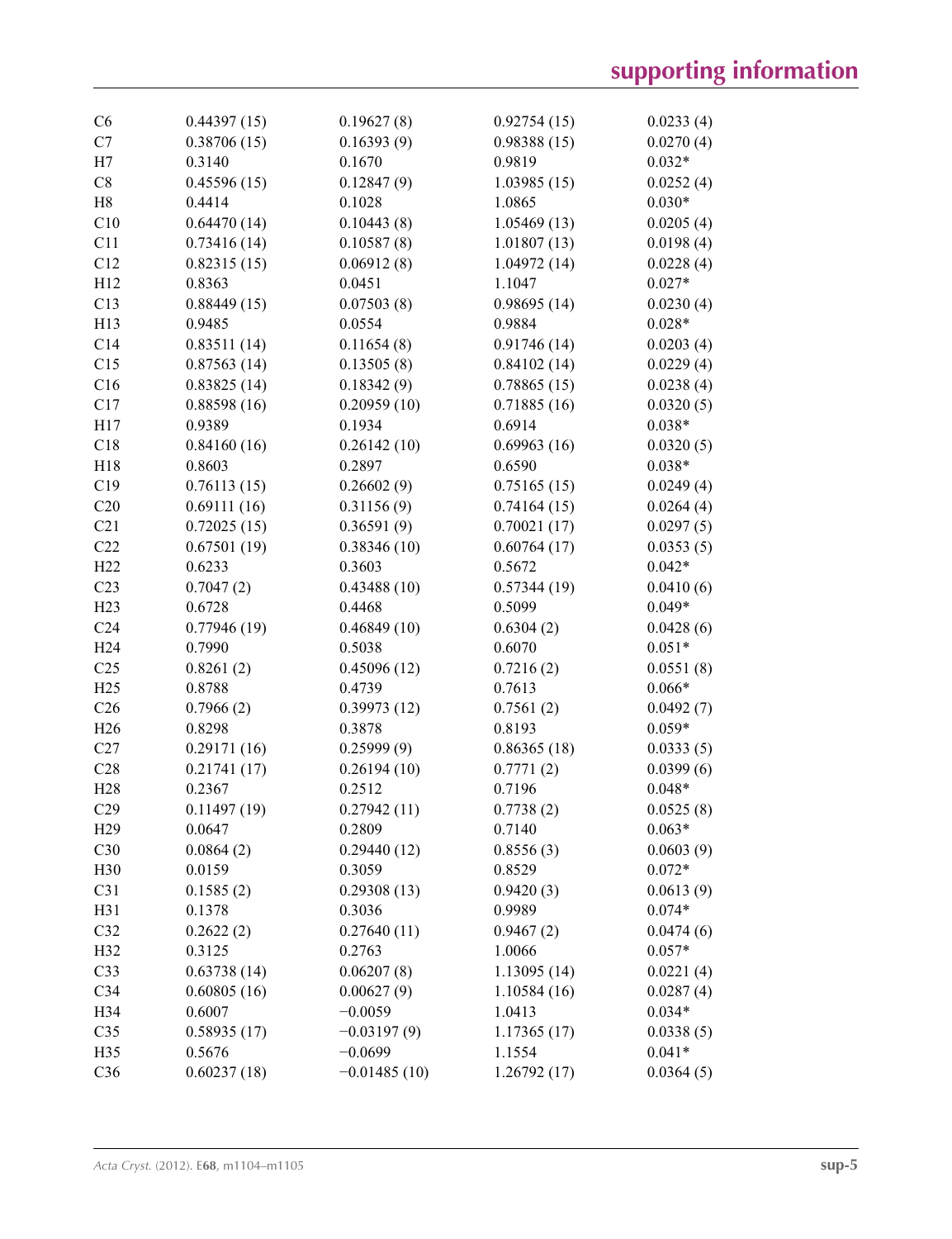| H36             | 0.5884      | $-0.0407$   | 1.3145      | $0.044*$  |
|-----------------|-------------|-------------|-------------|-----------|
| C37             | 0.6355(2)   | 0.03952(11) | 1.29402(17) | 0.0397(6) |
| H37             | 0.6468      | 0.0509      | 1.3593      | $0.048*$  |
| C38             | 0.65278(18) | 0.07817(10) | 1.22583(16) | 0.0323(5) |
| H38             | 0.6753      | 0.1159      | 1.2446      | $0.039*$  |
| C39             | 0.96499(15) | 0.10293(9)  | 0.81744(15) | 0.0259(4) |
| C40             | 0.94875(18) | 0.04766(10) | 0.78297(17) | 0.0348(5) |
| H40             | 0.8823      | 0.0298      | 0.7782      | $0.042*$  |
| C <sub>41</sub> | 1.0294(2)   | 0.01821(11) | 0.75534(19) | 0.0420(6) |
| H41             | 1.0174      | $-0.0194$   | 0.7305      | $0.050*$  |
| C42             | 1.12631(19) | 0.04332(11) | 0.76376(18) | 0.0404(6) |
| H42             | 1.1809      | 0.0233      | 0.7440      | $0.048*$  |
| C <sub>43</sub> | 1.14398(18) | 0.09762(11) | 0.80098(18) | 0.0388(6) |
| H43             | 1.2115      | 0.1146      | 0.8086      | $0.047*$  |
| C <sub>44</sub> | 1.06373(16) | 0.12744(10) | 0.82726(17) | 0.0326(5) |
| H44             | 1.0763      | 0.1650      | 0.8522      | $0.039*$  |
| C45             | 0.82727(17) | 0.25121(10) | 1.01486(17) | 0.0335(5) |
| H45             | 0.8677      | 0.2231      | 0.9919      | $0.040*$  |
| C46             | 0.8785(2)   | 0.28936(12) | 1.08273(19) | 0.0456(6) |
| H46             | 0.9527      | 0.2871      | 1.1069      | $0.055*$  |
| C47             | 0.8210(2)   | 0.33068(12) | 1.1151(2)   | 0.0542(7) |
| H47             | 0.8548      | 0.3580      | 1.1611      | $0.065*$  |
| C48             | 0.7130(2)   | 0.33191(12) | 1.0799(2)   | 0.0540(7) |
| H48             | 0.6713      | 0.3599      | 1.1017      | $0.065*$  |
| C49             | 0.6669(2)   | 0.29215(10) | 1.01310(18) | 0.0380(5) |
| H49             | 0.5926      | 0.2930      | 0.9894      | $0.046*$  |
| C9              | 0.55584(15) | 0.13662(8)  | 1.01593(14) | 0.0214(4) |
|                 |             |             |             |           |

*Atomic displacement parameters (Å2 )*

|                | $U^{11}$    | $U^{22}$    | $U^{33}$    | $U^{12}$       | $U^{13}$       | $U^{23}$     |
|----------------|-------------|-------------|-------------|----------------|----------------|--------------|
| Co             | 0.01456(13) | 0.01685(14) | 0.02065(14) | 0.00084(9)     | 0.00195(9)     | 0.00394(10)  |
| C <sub>1</sub> | 0.0259(2)   | 0.0279(3)   | 0.0271(3)   | $-0.00221(19)$ | $-0.00032(19)$ | $-0.0017(2)$ |
| N <sub>1</sub> | 0.0166(7)   | 0.0216(8)   | 0.0276(9)   | 0.0002(6)      | 0.0028(6)      | 0.0048(7)    |
| N <sub>2</sub> | 0.0174(7)   | 0.0200(8)   | 0.0235(8)   | 0.0014(6)      | 0.0031(6)      | 0.0014(7)    |
| N <sub>3</sub> | 0.0159(7)   | 0.0187(8)   | 0.0217(8)   | 0.0000(6)      | 0.0027(6)      | 0.0034(6)    |
| N <sub>4</sub> | 0.0169(7)   | 0.0215(8)   | 0.0236(8)   | 0.0023(6)      | 0.0026(6)      | 0.0066(7)    |
| N <sub>5</sub> | 0.0226(8)   | 0.0202(8)   | 0.0260(9)   | $-0.0007(6)$   | 0.0023(7)      | 0.0024(7)    |
| C <sub>1</sub> | 0.0221(9)   | 0.0216(10)  | 0.0291(11)  | 0.0028(7)      | 0.0020(8)      | 0.0060(8)    |
| C <sub>2</sub> | 0.0280(11)  | 0.0250(11)  | 0.0480(14)  | 0.0064(8)      | 0.0098(10)     | 0.0139(10)   |
| C <sub>3</sub> | 0.0255(10)  | 0.0281(12)  | 0.0522(14)  | 0.0091(9)      | 0.0093(10)     | 0.0128(10)   |
| C4             | 0.0180(9)   | 0.0245(10)  | 0.0343(11)  | 0.0047(8)      | 0.0029(8)      | 0.0065(9)    |
| C <sub>5</sub> | 0.0194(9)   | 0.0250(10)  | 0.0367(12)  | 0.0039(8)      | 0.0056(8)      | 0.0050(9)    |
| C <sub>6</sub> | 0.0174(9)   | 0.0236(10)  | 0.0291(10)  | 0.0024(7)      | 0.0056(8)      | 0.0010(8)    |
| C7             | 0.0207(9)   | 0.0283(11)  | 0.0343(11)  | 0.0010(8)      | 0.0109(8)      | 0.0010(9)    |
| C8             | 0.0247(10)  | 0.0242(10)  | 0.0289(11)  | $-0.0003(8)$   | 0.0105(8)      | 0.0024(8)    |
| C10            | 0.0232(9)   | 0.0185(9)   | 0.0190(9)   | $-0.0016(7)$   | 0.0032(7)      | 0.0005(7)    |
| C11            | 0.0195(9)   | 0.0168(9)   | 0.0215(9)   | $-0.0009(7)$   | 0.0015(7)      | 0.0023(7)    |
|                |             |             |             |                |                |              |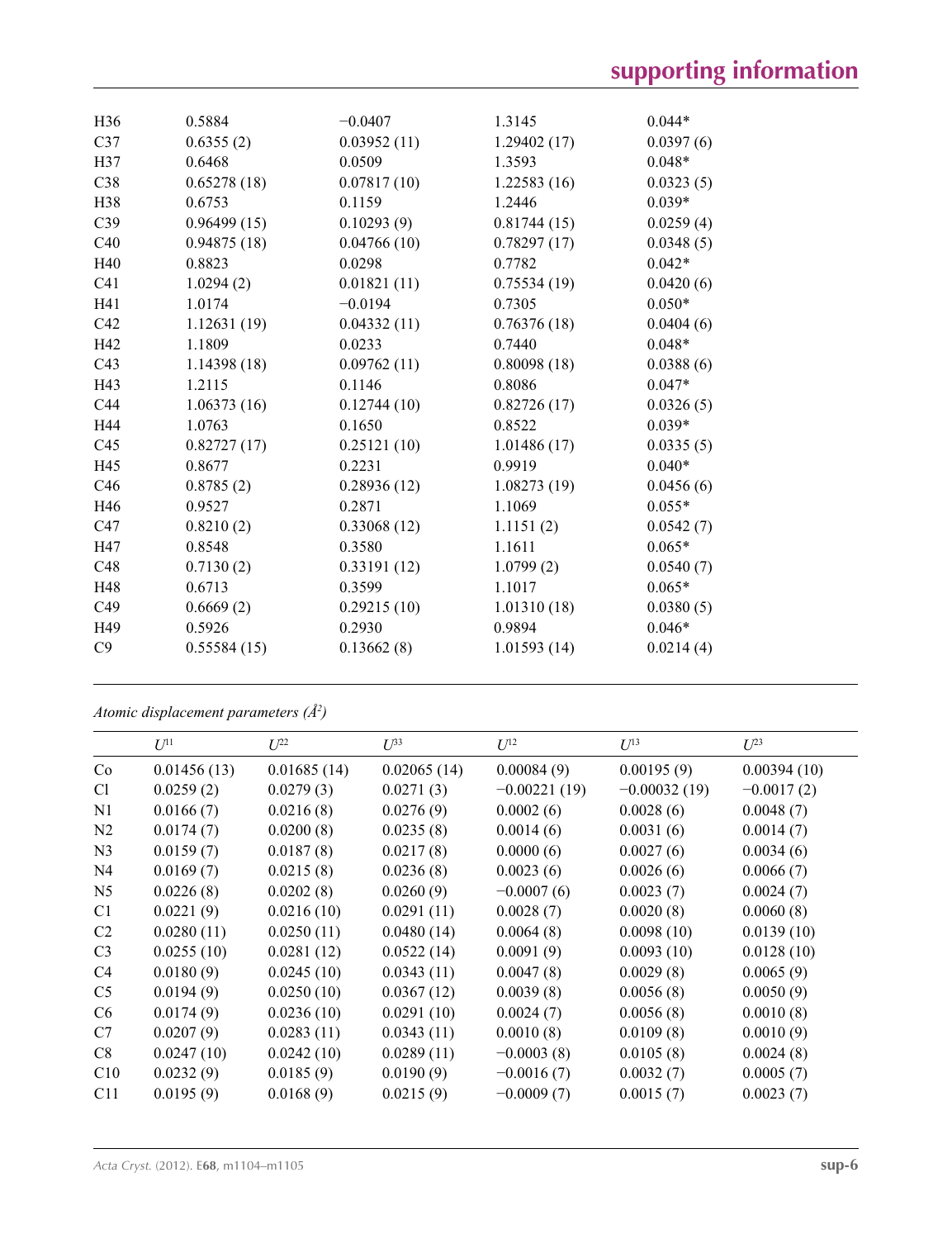# **supporting information**

| C <sub>12</sub> | 0.0227(9)  | 0.0212(10) | 0.0224(10) | 0.0008(7)     | 0.0009(7)     | 0.0060(8)     |
|-----------------|------------|------------|------------|---------------|---------------|---------------|
| C13             | 0.0184(9)  | 0.0207(10) | 0.0286(10) | 0.0021(7)     | 0.0026(8)     | 0.0045(8)     |
| C14             | 0.0162(8)  | 0.0184(9)  | 0.0253(10) | 0.0006(7)     | 0.0031(7)     | 0.0028(8)     |
| C15             | 0.0182(9)  | 0.0233(10) | 0.0269(10) | 0.0020(7)     | 0.0046(8)     | 0.0046(8)     |
| C16             | 0.0180(9)  | 0.0259(10) | 0.0276(10) | 0.0027(7)     | 0.0054(8)     | 0.0072(8)     |
| C17             | 0.0255(10) | 0.0383(13) | 0.0348(12) | 0.0085(9)     | 0.0122(9)     | 0.0145(10)    |
| C18             | 0.0271(10) | 0.0366(12) | 0.0342(12) | 0.0057(9)     | 0.0107(9)     | 0.0176(10)    |
| C19             | 0.0193(9)  | 0.0267(11) | 0.0269(10) | 0.0006(8)     | 0.0019(8)     | 0.0100(8)     |
| C20             | 0.0239(10) | 0.0241(10) | 0.0301(11) | 0.0012(8)     | 0.0044(8)     | 0.0104(8)     |
| C21             | 0.0223(10) | 0.0250(11) | 0.0426(13) | 0.0054(8)     | 0.0088(9)     | 0.0136(9)     |
| C22             | 0.0416(12) | 0.0276(11) | 0.0370(13) | 0.0061(9)     | 0.0097(10)    | 0.0108(10)    |
| C23             | 0.0517(14) | 0.0334(13) | 0.0425(14) | 0.0108(11)    | 0.0200(12)    | 0.0186(11)    |
| C <sub>24</sub> | 0.0356(12) | 0.0293(12) | 0.0700(18) | 0.0069(10)    | 0.0256(12)    | 0.0217(12)    |
| C <sub>25</sub> | 0.0351(13) | 0.0434(15) | 0.079(2)   | $-0.0141(11)$ | $-0.0025(13)$ | 0.0192(15)    |
| C <sub>26</sub> | 0.0384(13) | 0.0436(15) | 0.0570(17) | $-0.0083(11)$ | $-0.0063(12)$ | 0.0244(13)    |
| C27             | 0.0236(10) | 0.0251(11) | 0.0527(14) | 0.0047(8)     | 0.0123(10)    | 0.0089(10)    |
| C28             | 0.0230(10) | 0.0322(12) | 0.0625(17) | 0.0016(9)     | 0.0056(10)    | 0.0138(11)    |
| C29             | 0.0254(12) | 0.0413(15) | 0.088(2)   | 0.0031(10)    | 0.0074(13)    | 0.0234(15)    |
| C30             | 0.0276(13) | 0.0456(16) | 0.111(3)   | 0.0123(11)    | 0.0225(16)    | 0.0168(17)    |
| C31             | 0.0514(17) | 0.0533(18) | 0.090(2)   | 0.0129(14)    | 0.0393(18)    | 0.0002(16)    |
| C32             | 0.0391(13) | 0.0458(15) | 0.0619(18) | 0.0131(11)    | 0.0208(12)    | 0.0046(13)    |
| C <sub>33</sub> | 0.0200(9)  | 0.0228(10) | 0.0236(10) | 0.0022(7)     | 0.0055(7)     | 0.0042(8)     |
| C <sub>34</sub> | 0.0314(11) | 0.0262(11) | 0.0280(11) | $-0.0021(8)$  | 0.0059(9)     | 0.0012(9)     |
| C35             | 0.0350(11) | 0.0224(10) | 0.0452(13) | $-0.0018(9)$  | 0.0119(10)    | 0.0069(10)    |
| C <sub>36</sub> | 0.0421(13) | 0.0334(12) | 0.0390(13) | 0.0072(10)    | 0.0204(11)    | 0.0158(10)    |
| C37             | 0.0562(15) | 0.0418(14) | 0.0246(11) | 0.0057(11)    | 0.0164(10)    | 0.0042(10)    |
| C38             | 0.0453(13) | 0.0263(11) | 0.0277(11) | $-0.0007(9)$  | 0.0133(10)    | $-0.0017(9)$  |
| C39             | 0.0239(9)  | 0.0275(11) | 0.0281(11) | 0.0083(8)     | 0.0097(8)     | 0.0113(8)     |
| C40             | 0.0327(11) | 0.0311(12) | 0.0427(13) | 0.0032(9)     | 0.0134(10)    | 0.0058(10)    |
| C41             | 0.0487(14) | 0.0331(13) | 0.0472(15) | 0.0129(11)    | 0.0175(12)    | 0.0027(11)    |
| C42             | 0.0369(12) | 0.0470(15) | 0.0422(14) | 0.0220(11)    | 0.0192(10)    | 0.0152(11)    |
| C43             | 0.0253(11) | 0.0476(15) | 0.0463(14) | 0.0098(10)    | 0.0140(10)    | 0.0161(12)    |
| C44             | 0.0248(10) | 0.0334(12) | 0.0402(13) | 0.0052(9)     | 0.0090(9)     | 0.0091(10)    |
| C45             | 0.0259(10) | 0.0345(12) | 0.0369(12) | $-0.0043(9)$  | 0.0007(9)     | 0.0008(10)    |
| C46             | 0.0356(13) | 0.0486(15) | 0.0461(15) | $-0.0126(11)$ | $-0.0036(11)$ | $-0.0062(12)$ |
| C47             | 0.0590(17) | 0.0426(16) | 0.0528(17) | $-0.0114(13)$ | $-0.0038(14)$ | $-0.0149(13)$ |
| C48             | 0.0596(17) | 0.0450(16) | 0.0520(17) | 0.0046(13)    | 0.0018(13)    | $-0.0198(13)$ |
| C49             | 0.0392(13) | 0.0342(13) | 0.0379(13) | 0.0034(10)    | 0.0038(10)    | $-0.0047(10)$ |
| C9              | 0.0222(9)  | 0.0196(9)  | 0.0230(10) | $-0.0017(7)$  | 0.0063(8)     | $-0.0003(8)$  |
|                 |            |            |            |               |               |               |

# *Geometric parameters (Å, º)*

| $Co - N4$ | 1.9498(15) | $C22-H22$   | 0.9500   |  |
|-----------|------------|-------------|----------|--|
| $Co-N3$   | 1.9564(15) | $C23-C24$   | 1.365(4) |  |
| $Co-M2$   | 1.9596(16) | $C23$ —H23  | 0.9500   |  |
| $Co-N1$   | 1.9660(16) | $C24 - C25$ | 1.369(4) |  |
| $Co - N5$ | 1.9898(17) | $C24$ —H24  | 0.9500   |  |
| $Co-C1$   | 2.2339(6)  | $C25 - C26$ | 1.386(3) |  |
|           |            |             |          |  |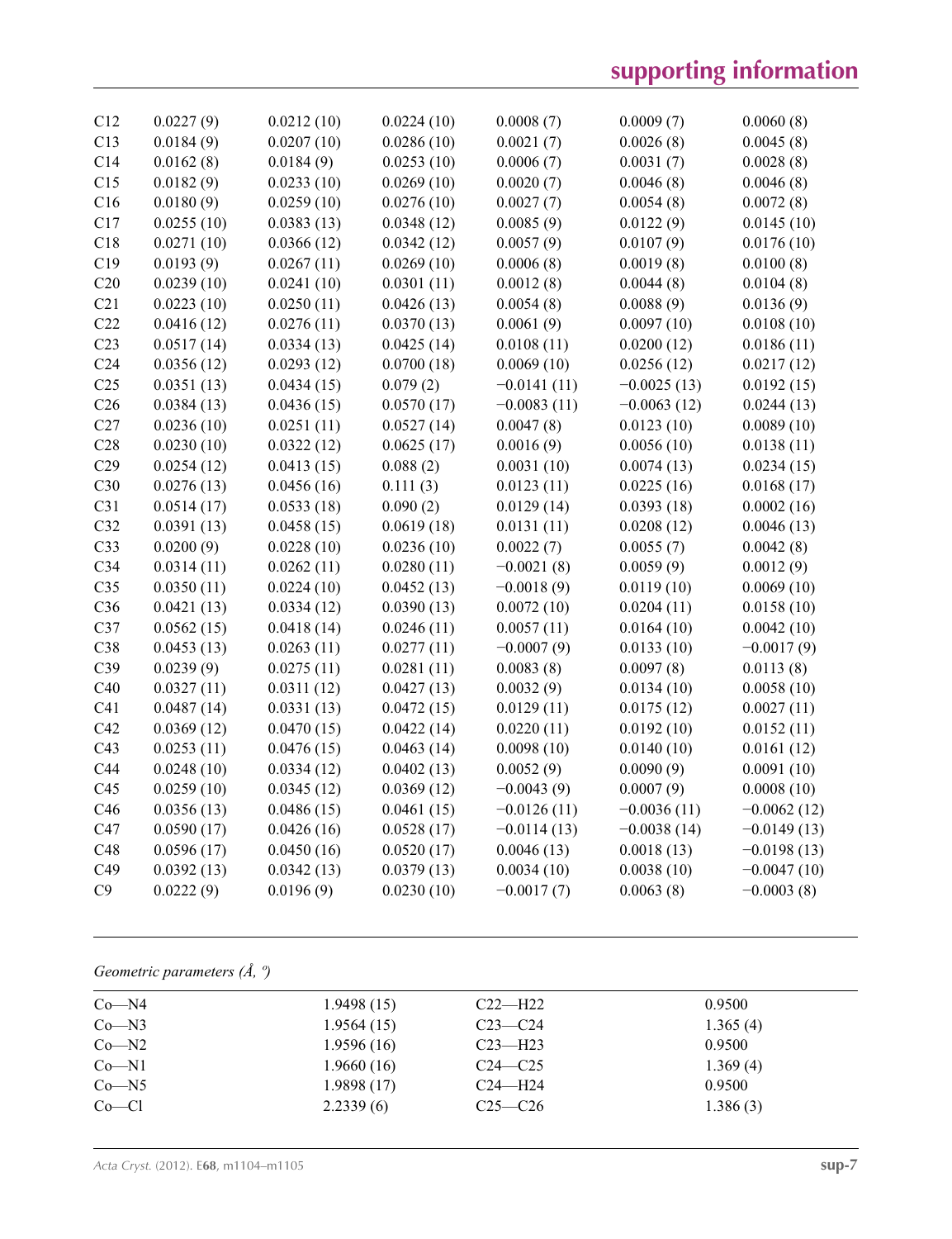| $N1-C4$     | 1.374(2)             | $C25 - H25$       | 0.9500             |
|-------------|----------------------|-------------------|--------------------|
| $N1 - C1$   | 1.375(3)             | $C26 - H26$       | 0.9500             |
| $N2-C9$     | 1.373(2)             | $C27 - C28$       | 1.384(3)           |
| $N2-C6$     | 1.375(2)             | $C27-C32$         | 1.388(4)           |
| $N3 - C14$  | 1.371(2)             | $C28 - C29$       | 1.388(3)           |
| $N3 - C11$  | 1.372(2)             | $C28 - H28$       | 0.9500             |
| $N4 - C19$  | 1.361(2)             | $C29 - C30$       | 1.357(5)           |
| $N4 - C16$  | 1.377(2)             | $C29 - H29$       | 0.9500             |
| $N5 - C45$  | 1.340(3)             | $C30-C31$         | 1.368(5)           |
| $N5 - C49$  | 1.343(3)             | C30-H30           | 0.9500             |
| $C1 - C20$  | 1.385(3)             | $C31 - C32$       | 1.395(4)           |
| $C1-C2$     | 1.431(3)             | $C31 - H31$       | 0.9500             |
| $C2-C3$     | 1.342(3)             | $C32 - H32$       | 0.9500             |
| $C2-H2$     | 0.9500               | $C33-C38$         | 1.379(3)           |
| $C3-C4$     | 1.442(3)             | $C33-C34$         | 1.386(3)           |
| $C3-H3$     | 0.9500               | $C34 - C35$       | 1.384(3)           |
| $C4 - C5$   | 1.384(3)             | C34-H34           | 0.9500             |
| $C5-C6$     | 1.391(3)             | $C35-C36$         | 1.381(3)           |
| $C5 - C27$  |                      | $C35 - H35$       | 0.9500             |
| $C6-C7$     | 1.494(3)<br>1.434(3) | $C36-C37$         |                    |
| $C7-C8$     | 1.343(3)             | C36-H36           | 1.368(3)<br>0.9500 |
| $C7 - H7$   | 0.9500               | $C37 - C38$       |                    |
| $C8-C9$     |                      | C37-H37           | 1.388(3)<br>0.9500 |
|             | 1.436(3)             |                   |                    |
| $C8 - H8$   | 0.9500               | C38-H38           | 0.9500             |
| $C10 - C9$  | 1.386(3)             | $C39 - C40$       | 1.384(3)           |
| $C10 - C11$ | 1.388(3)             | $C39 - C44$       | 1.387(3)           |
| $C10 - C33$ | 1.495(3)             | $C40-C41$         | 1.391(3)           |
| $C11 - C12$ | 1.431(3)             | $C40 - H40$       | 0.9500             |
| $C12 - C13$ | 1.344(3)             | $C41 - C42$       | 1.374(4)           |
| $C12 - H12$ | 0.9500               | $C41 - H41$       | 0.9500             |
| $C13 - C14$ | 1.432(3)             | $C42-C43$         | 1.378(4)           |
| $C13 - H13$ | 0.9500               | $C42 - H42$       | 0.9500             |
| $C14 - C15$ | 1.392(3)             | $C43 - C44$       | 1.382(3)           |
| $C15-C16$   | 1.383(3)             | $C43 - H43$       | 0.9500             |
| $C15 - C39$ | 1.491(3)             | C44-H44           | 0.9500             |
| $C16 - C17$ | 1.434(3)             | $C45 - C46$       | 1.373(3)           |
| $C17 - C18$ | 1.345(3)             | C45-H45           | 0.9500             |
| $C17 - H17$ | 0.9500               | $C46-C47$         | 1.371(4)           |
| $C18 - C19$ | 1.427(3)             | C46-H46           | 0.9500             |
| $C18 - H18$ | 0.9500               | $C47 - C48$       | 1.381(4)           |
| $C19 - C20$ | 1.390(3)             | C47-H47           | 0.9500             |
| $C20-C21$   | 1.491(3)             | $C48 - C49$       | 1.370(4)           |
| $C21 - C26$ | 1.374(3)             | C48-H48           | 0.9500             |
| $C21 - C22$ | 1.382(3)             | C49-H49           | 0.9500             |
| $C22-C23$   | 1.389(3)             |                   |                    |
| $N4$ –Co–N3 | 89.45 (6)            | $C22-C21-C20$     | 123.0(2)           |
| $N4$ –Co–N2 | 179.36(7)            | $C21 - C22 - C23$ | 120.3(2)           |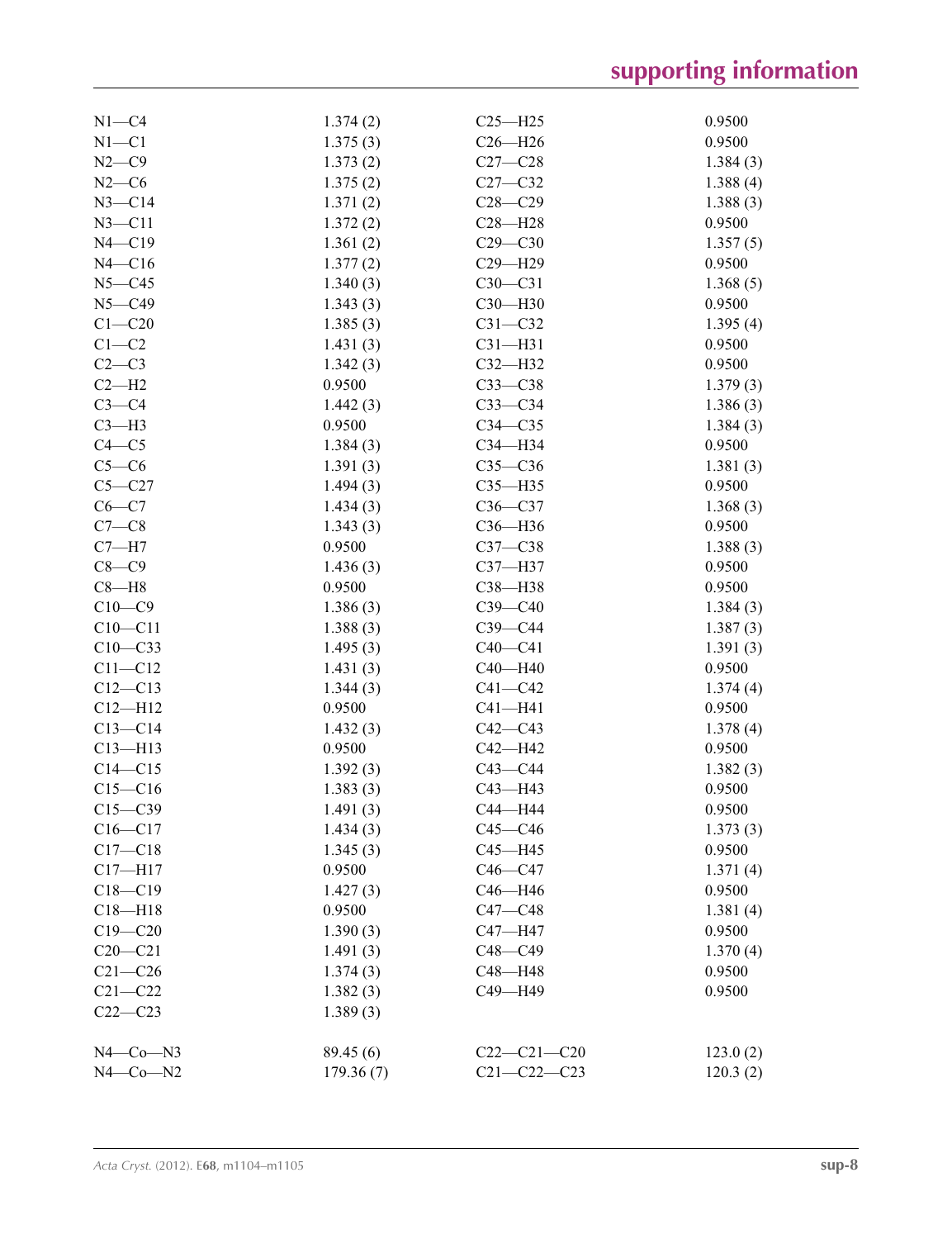| $N3$ —Co—N2        | 90.57(6)    | $C21 - C22 - H22$ | 119.8      |
|--------------------|-------------|-------------------|------------|
| $N4$ — $Co$ — $N1$ | 90.19(6)    | $C23 - C22 - H22$ | 119.8      |
| $N3$ —Co—N1        | 178.93(7)   | $C24 - C23 - C22$ | 120.5(2)   |
| $N2$ –Co–N1        | 89.81 (6)   | $C24 - C23 - H23$ | 119.7      |
| $N4$ –Co–N5        | 89.39 (7)   | $C22-C23-H23$     | 119.7      |
|                    |             | $C23-C24-C25$     |            |
| $N3$ —Co—N5        | 90.20(7)    |                   | 119.6(2)   |
| $N2$ –Co–N5        | 91.25(7)    | $C23-C24-H24$     | 120.2      |
| $N1$ — $Co$ — $N5$ | 88.80 (7)   | $C25-C24-H24$     | 120.2      |
| $N4$ —Co—Cl        | 89.09(5)    | $C24 - C25 - C26$ | 120.1(3)   |
| $N3$ –Co–Cl        | 89.85 (5)   | $C24 - C25 - H25$ | 120.0      |
| $N2$ –Co–Cl        | 90.27(5)    | $C26 - C25 - H25$ | 120.0      |
| $N1-Co-C1$         | 91.14(5)    | $C21 - C26 - C25$ | 121.0(2)   |
| $N5$ — $Co$ — $Cl$ | 178.48(5)   | $C21 - C26 - H26$ | 119.5      |
| $C4 - N1 - C1$     | 105.72(16)  | $C25-C26-H26$     | 119.5      |
| $C4 - N1 - Co$     | 127.59(13)  | $C28 - C27 - C32$ | 118.8(2)   |
| $C1 - N1 - Co$     | 126.20(13)  | $C28 - C27 - C5$  | 120.8(2)   |
| $C9 - N2 - C6$     | 106.02(15)  | $C32-C27-C5$      | 120.3(2)   |
| $C9 - N2 - C0$     | 126.47(12)  | $C27 - C28 - C29$ | 120.5(3)   |
| $C6 - N2 - C0$     | 126.91(13)  | C27-C28-H28       | 119.8      |
| $C14 - N3 - C11$   | 105.46(15)  | C29-C28-H28       | 119.8      |
| $C14 - N3 - Co$    | 127.58(13)  | $C30-C29-C28$     | 120.3(3)   |
| $C11 - N3 - C0$    | 126.90(12)  | C30-C29-H29       | 119.9      |
| $C19 - N4 - C16$   | 106.04(16)  | C28-C29-H29       | 119.9      |
| $C19 - N4 - Co$    |             | $C29 - C30 - C31$ |            |
|                    | 126.75(13)  |                   | 120.4(2)   |
| $C16 - N4 - Co$    | 126.76(13)  | C29-C30-H30       | 119.8      |
| C45-N5-C49         | 117.70(19)  | C31-C30-H30       | 119.8      |
| $C45 - N5 - C0$    | 120.95(15)  | $C30 - C31 - C32$ | 120.3(3)   |
| $C49 - N5 - C0$    | 121.26(15)  | $C30-C31-H31$     | 119.9      |
| $N1 - C1 - C20$    | 125.32(18)  | $C32-C31-H31$     | 119.9      |
| $N1-C1-C2$         | 110.37(17)  | $C27 - C32 - C31$ | 119.8(3)   |
| $C20-C1-C2$        | 124.17(19)  | C27-C32-H32       | 120.1      |
| $C3-C2-C1$         | 106.89(19)  | C31-C32-H32       | 120.1      |
| $C3-C2-H2$         | 126.6       | $C38 - C33 - C34$ | 118.77(19) |
| $C1-C2-H2$         | 126.6       | $C38 - C33 - C10$ | 121.28(18) |
| $C2-C3-C4$         | 107.48(18)  | $C34 - C33 - C10$ | 119.82(18) |
| $C2-C3-H3$         | 126.3       | $C35 - C34 - C33$ | 120.8(2)   |
| $C4-C3-H3$         | 126.3       | C35-C34-H34       | 119.6      |
| $N1-C4-C5$         | 125.60(18)  | C33-C34-H34       | 119.6      |
| $N1-C4-C3$         | 109.50(17)  | $C36-C35-C34$     | 119.8(2)   |
| $C5-C4-C3$         | 124.66 (18) | C36-C35-H35       | 120.1      |
| $C4-C5-C6$         |             | C34-C35-H35       | 120.1      |
|                    | 122.57(18)  |                   |            |
| $C4-C5-C27$        | 118.54(18)  | $C37 - C36 - C35$ | 119.8(2)   |
| $C6-C5-C27$        | 118.63(18)  | C37-C36-H36       | 120.1      |
| $N2-C6-C5$         | 125.57(18)  | C35-C36-H36       | 120.1      |
| $N2-C6-C7$         | 109.55(17)  | C36-C37-C38       | 120.5(2)   |
| $C5 - C6 - C7$     | 124.75(17)  | C36-C37-H37       | 119.8      |
| $C8-C7-C6$         | 107.47(17)  | C38-C37-H37       | 119.8      |
| $C8-C7-H7$         | 126.3       | $C33 - C38 - C37$ | 120.3(2)   |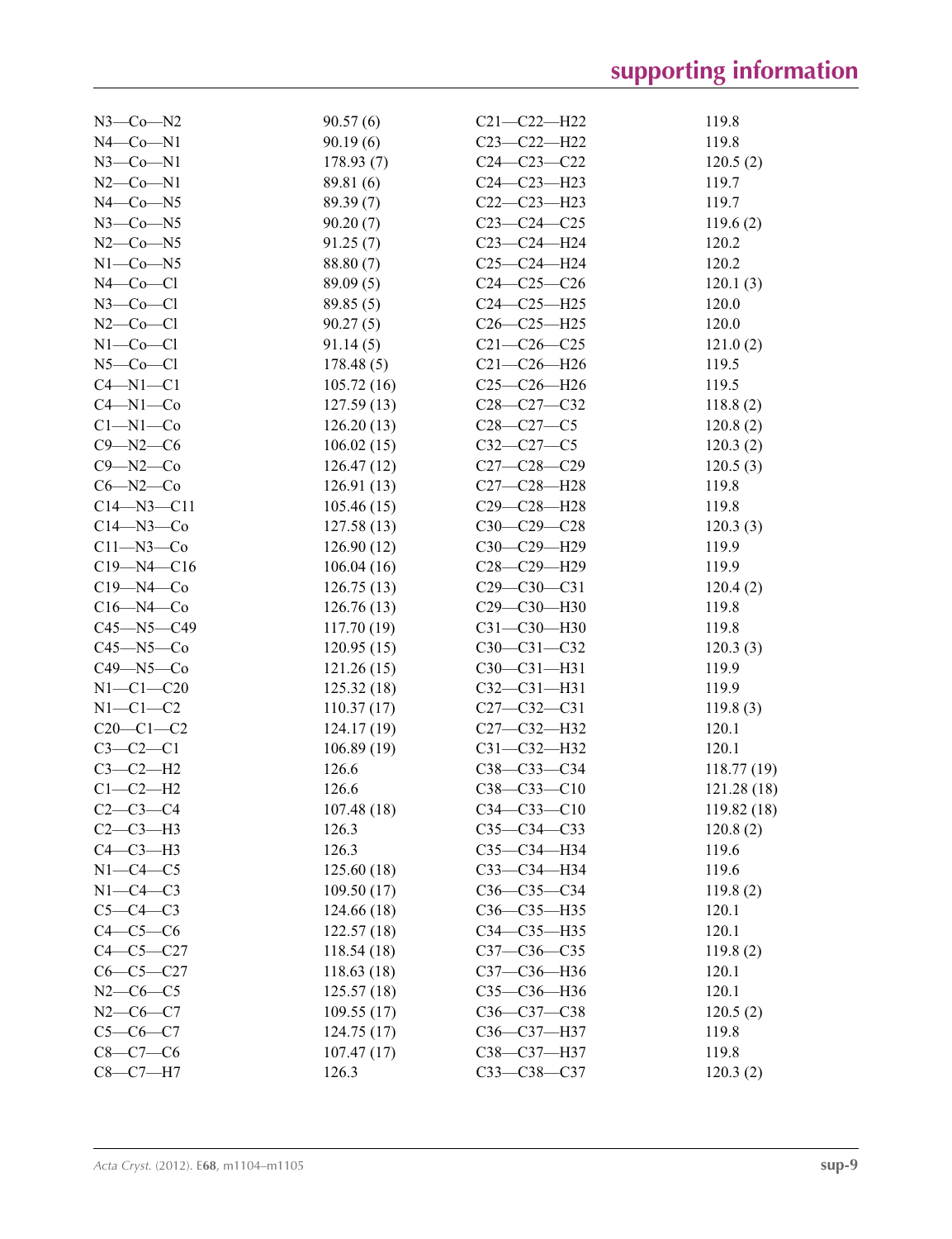| $C6-C7-H7$        | 126.3       | C33-C38-H38       | 119.8       |
|-------------------|-------------|-------------------|-------------|
| $C7-C8-C9$        | 107.06(17)  | C37-C38-H38       | 119.8       |
| $C7-C8-H8$        | 126.5       | C40-C39-C44       | 118.96 (19) |
| $C9-C8-H8$        | 126.5       | $C40-C39-C15$     | 119.36(18)  |
| $C9 - C10 - C11$  | 122.29(17)  | $C44 - C39 - C15$ | 121.67(19)  |
| $C9 - C10 - C33$  | 117.61(16)  | C39-C40-C41       | 120.2(2)    |
| $C11 - C10 - C33$ | 119.71(17)  | C39-C40-H40       | 119.9       |
| $N3 - C11 - C10$  | 125.43(17)  | C41-C40-H40       | 119.9       |
| $N3 - C11 - C12$  | 110.17(16)  | $C42 - C41 - C40$ | 120.3(2)    |
| $C10-C11-C12$     | 123.88 (17) | $C42 - C41 - H41$ | 119.8       |
| $C13 - C12 - C11$ | 106.99(17)  | $C40 - C41 - H41$ | 119.8       |
| $C13 - C12 - H12$ | 126.5       | $C41 - C42 - C43$ | 119.8(2)    |
| $C11 - C12 - H12$ | 126.5       | C41-C42-H42       | 120.1       |
| $C12-C13-C14$     | 107.08(16)  | C43-C42-H42       | 120.1       |
| $C12 - C13 - H13$ | 126.5       | C42-C43-C44       | 120.2(2)    |
| $C14 - C13 - H13$ | 126.5       | C42-C43-H43       | 119.9       |
| N3-C14-C15        | 125.33(17)  | C44-C43-H43       | 119.9       |
| N3-C14-C13        | 110.14(16)  | C43-C44-C39       | 120.5(2)    |
| $C15-C14-C13$     | 124.50(17)  | C43-C44-H44       | 119.7       |
| $C16-C15-C14$     | 122.09(17)  | СЗ9-С44-Н44       | 119.7       |
| $C16-C15-C39$     | 119.04(17)  | $N5 - C45 - C46$  | 122.7(2)    |
| $C14 - C15 - C39$ | 118.82(17)  | N5-C45-H45        | 118.6       |
| $N4 - C16 - C15$  | 125.07(18)  | C46-C45-H45       | 118.6       |
| N4-C16-C17        | 109.39(17)  | C47-C46-C45       | 119.0(2)    |
| $C15-C16-C17$     | 124.97 (18) | C47-C46-H46       | 120.5       |
| $C18 - C17 - C16$ | 106.99(18)  | C45-C46-H46       | 120.5       |
| C18-C17-H17       | 126.5       | C46-C47-C48       | 118.9(2)    |
| $C16 - C17 - H17$ | 126.5       | C46-C47-H47       | 120.5       |
| $C17 - C18 - C19$ | 107.18(18)  | C48-C47-H47       | 120.5       |
| $C17 - C18 - H18$ | 126.4       | C49-C48-C47       | 119.0(3)    |
| $C19 - C18 - H18$ | 126.4       | C49-C48-H48       | 120.5       |
| N4-C19-C20        | 126.24 (18) | C47-C48-H48       | 120.5       |
| N4-C19-C18        | 110.18(17)  | N5-C49-C48        | 122.6(2)    |
| $C20-C19-C18$     | 123.39(18)  | N5-C49-H49        | 118.7       |
| $C1 - C20 - C19$  | 121.87(18)  | C48-C49-H49       | 118.7       |
| $C1 - C20 - C21$  | 119.86(18)  | $N2 - C9 - C10$   | 126.52(17)  |
| $C19 - C20 - C21$ | 118.27(18)  | $N2 - C9 - C8$    | 109.82(17)  |
| $C26 - C21 - C22$ | 118.4(2)    | $C10-C9-C8$       | 123.58 (18) |
| $C26 - C21 - C20$ | 118.6(2)    |                   |             |

## *Hydrogen-bond geometry (Å, º)*

Cg2, Cg3, Cg6, Cg9, Cg11 and Cg12 are the centroids of the N2/C6–C9, N3/C11–C14, Co/N1/C4–C6/N2, N5/C45–C49, C27–C32 and C33–C38 rings, respectively.

| D—H… $A$                             | $D$ —H | $H \cdots A$ | $D \cdots A$ | $D$ —H… $A$ |  |
|--------------------------------------|--------|--------------|--------------|-------------|--|
| $C24 - H24 \cdots Cg3$ <sup>i</sup>  | 0.95   | 2.79         | 3.543(3)     | 137         |  |
| $C28 - H28 \cdots Cg9$ <sup>ii</sup> | 0.95   | 2.79         | 3.735(3)     | 172         |  |
| $C35 - H35 \cdots Cg2$ iii           | 0.95   | 2.87         | 3.736(2)     | 152         |  |